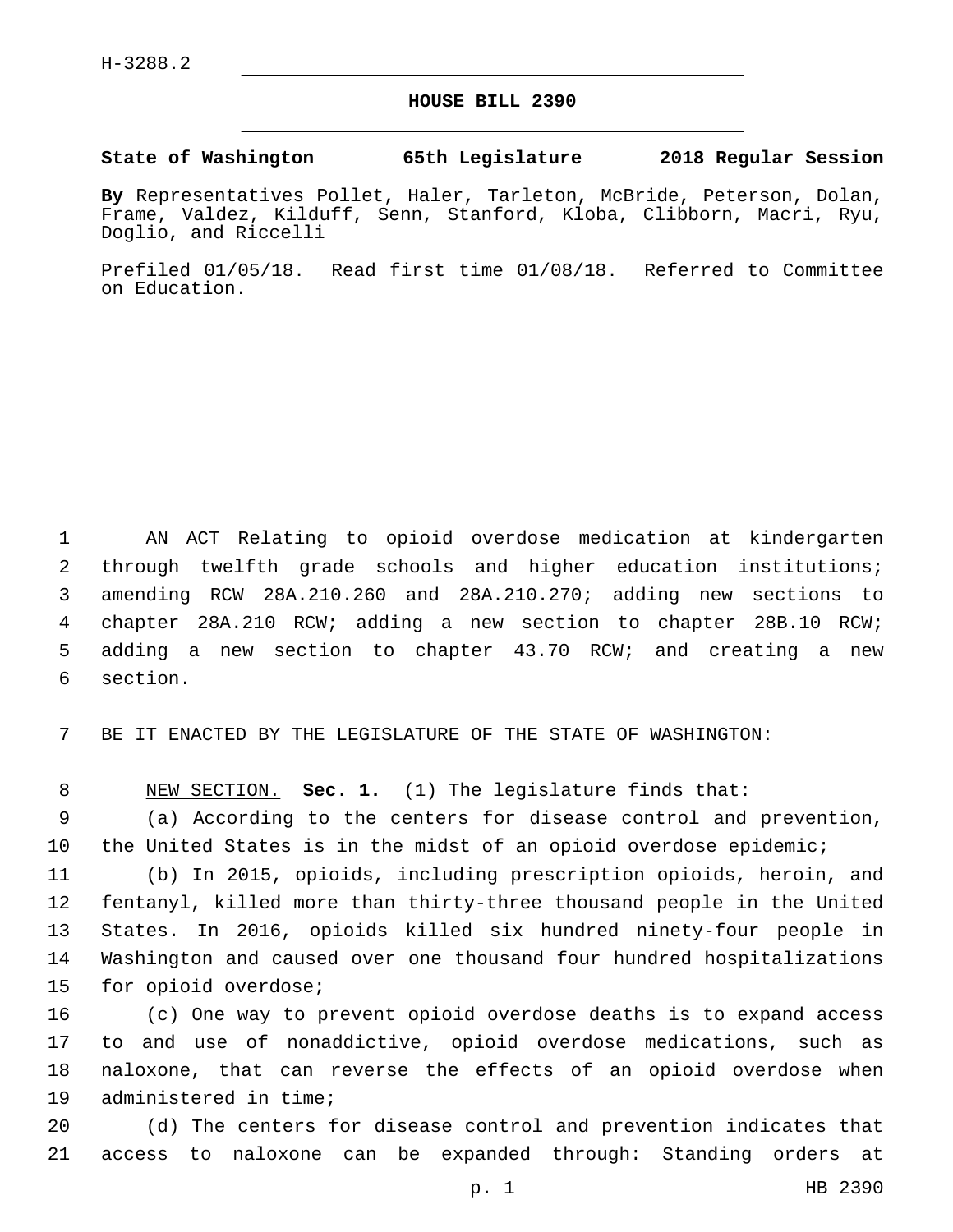pharmacies; distribution through local, community-based 2 organizations; access to and use by law enforcement officials; and training for basic emergency medical service staff on how to 4 administer the drug;

 (e) In 2016, syringe service programs in Washington distributed three thousand six hundred forty naloxone kits and reported six 7 hundred ninety overdose reversals; and

 (f) It is unknown: How many opioid overdose incidents occur on the property of kindergarten through twelfth grade schools and higher 10 education institutions each year; whether these schools and institutions maintain opioid overdose medication through a standing order for the purpose of assisting a person at risk of experiencing an opioid-related overdose; or whether these schools and institutions train staff to administer opioid overdose medication.

 (2) The legislature recognizes that it has taken steps to respond to the opioid overdose epidemic, including: (a) Permitting health care practitioners to administer, prescribe, and dispense opioid overdose medication to any person who may be present at an overdose; (b) permitting people who may be present at an opioid overdose to possess and administer opioid overdose medication prescribed by an authorized health care practitioner; (c) limiting the liability of practitioners, pharmacists, and other people who possess and administer naloxone; and (d) limiting the liability of people experiencing a drug-related overdose who are in need of medical assistance and people acting in good faith to seek medical assistance for someone experiencing a drug-related overdose.26

 (3) Using its general police power to prescribe laws tending to promote the health and welfare of the people of the state, the 29 legislature intends to:

 (a) Increase access to opioid overdose medication at kindergarten through twelfth grade schools and higher education institutions; and

 (b) Strengthen public health surveillance by requiring collection and reporting of certain opioid overdose-related data.

 NEW SECTION. **Sec. 2.** A new section is added to chapter 28A.210 35 RCW to read as follows:

(1) For the purposes of this section:36

 (a) "Opioid overdose medication" has the meaning provided in RCW 69.41.095;38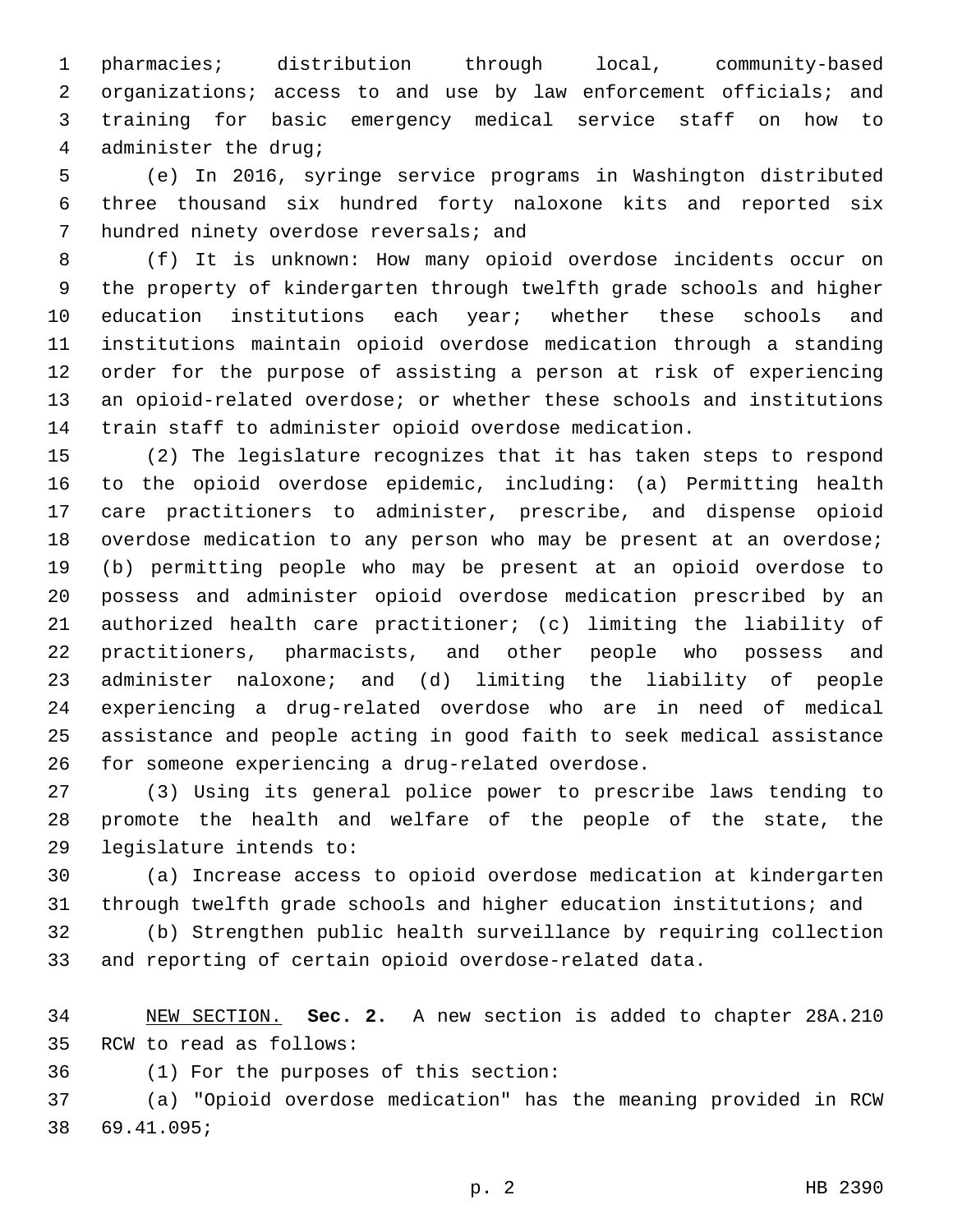(b) "Opioid-related overdose" has the meaning provided in RCW 69.41.095;2

 (c) "School" means a public school, school district, or educational service district with any of grades kindergarten through 5 twelve; and

(d) "Standing order" has the meaning provided in RCW 69.41.095.

 (2)(a)(i) For the purpose of assisting a person at risk of experiencing an opioid-related overdose, a school may obtain and maintain opioid overdose medication through a standing order prescribed and dispensed in accordance with RCW 69.41.095.

 (ii) Each high school is encouraged to obtain and maintain at least one set of opioid overdose medication doses.

 (b) Opioid overdose medication may be obtained from donation sources, but must be maintained and administered in a manner consistent with a standing order issued in accordance with RCW 16 69.41.095.

 (3)(a) The following personnel may distribute or administer the school-owned opioid overdose medication to respond to symptoms of an opioid-related overdose pursuant to a prescription or a standing order issued in accordance with RCW 69.41.095: (i) A school nurse; (ii) a health care professional or trained staff person located at a health care clinic on public school property or under contract with the school district; or (iii) designated trained school personnel.

 (b) Opioid overdose medication may be used on school property, including the school building, playground, and school bus, as well as during field trips or sanctioned excursions away from school property. A school nurse or designated trained school personnel may carry an appropriate supply of school-owned opioid overdose medication on field trips or sanctioned excursions.

 (4) Training for school personnel who have been designated to distribute or administer opioid overdose medication under this section must meet the requirements for training described in section 3 of this act and any rules or guidelines for such training adopted by the office of the superintendent of public instruction. Each high school is encouraged to designate and train at least one school personnel to distribute and administer opioid overdose medication if the high school does not have a full-time school nurse or trained 38 health care clinic staff.

 (5) Annually, beginning September 1, 2019, schools must report the information required by section 8 of this act.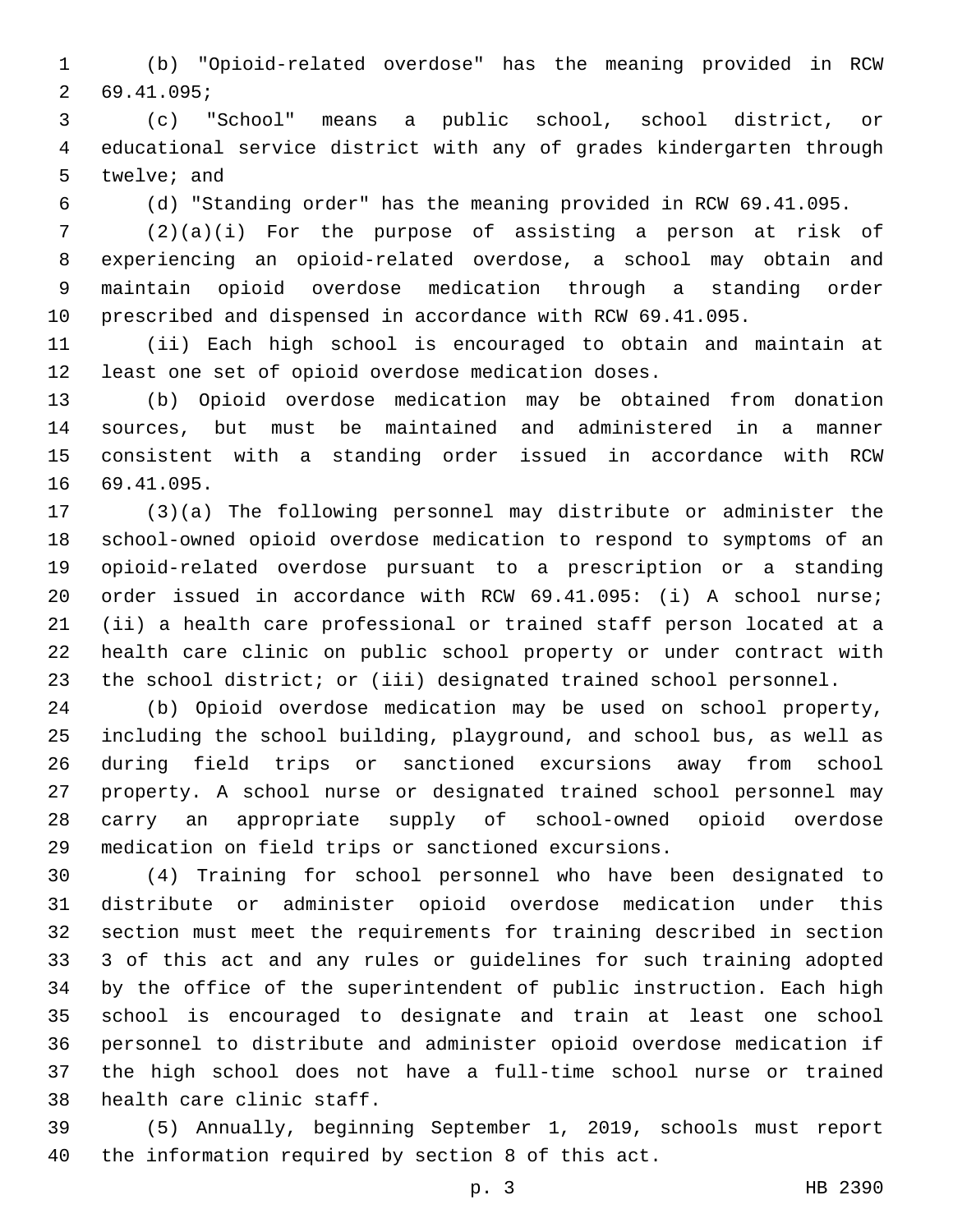(6) The liability of a person or entity who complies with this section and RCW 69.41.095 is limited as described in RCW 69.41.095.

 NEW SECTION. **Sec. 3.** A new section is added to chapter 28A.210 4 RCW to read as follows:

5 (1) For the purposes of this section:

 (a) "Opioid overdose medication" has the meaning provided in RCW 7 69.41.095; and

 (b) "Opioid-related overdose" has the meaning provided in RCW 69.41.095.9

 (2)(a) To prevent opioid-related overdoses and respond to medical emergencies resulting from overdoses, by the 2018-19 school year, the office of the superintendent of public instruction, in consultation with the department of health, shall develop opioid-related overdose policy guidelines and training requirements for public schools and 15 school districts.

 (b)(i) The opioid-related overdose policy guidelines and training requirements must include information about: The identification of opioid-related overdose symptoms; how to obtain and maintain opioid overdose medication on school property issued through a standing order in accordance with section 2 of this act; the distribution and administration of opioid overdose medication by designated trained school personnel; and sample standing orders for opioid overdose 23 medication.

 (ii) The opioid-related overdose policy guidelines may: Include recommendations for the storage and labeling of opioid overdose medications that are based on input from relevant health agencies or experts; and allow for opioid-related overdose medications to be obtained, maintained, distributed, and administered by health care professionals and trained staff located at a health care clinic on public school property or under contract with the school district.

 (c) In addition to being offered by the school, training on the distribution or administration of opioid overdose medication that meets the requirements of this subsection (2) may be offered by nonprofit organizations, higher education institutions, and local 35 public health organizations.

 (3) Beginning January 1, 2019, the following school districts must adopt a policy that meets the requirements of subsection (2) of this section: (a) School districts with a school that obtains, maintains, distributes, or administers opioid overdose medication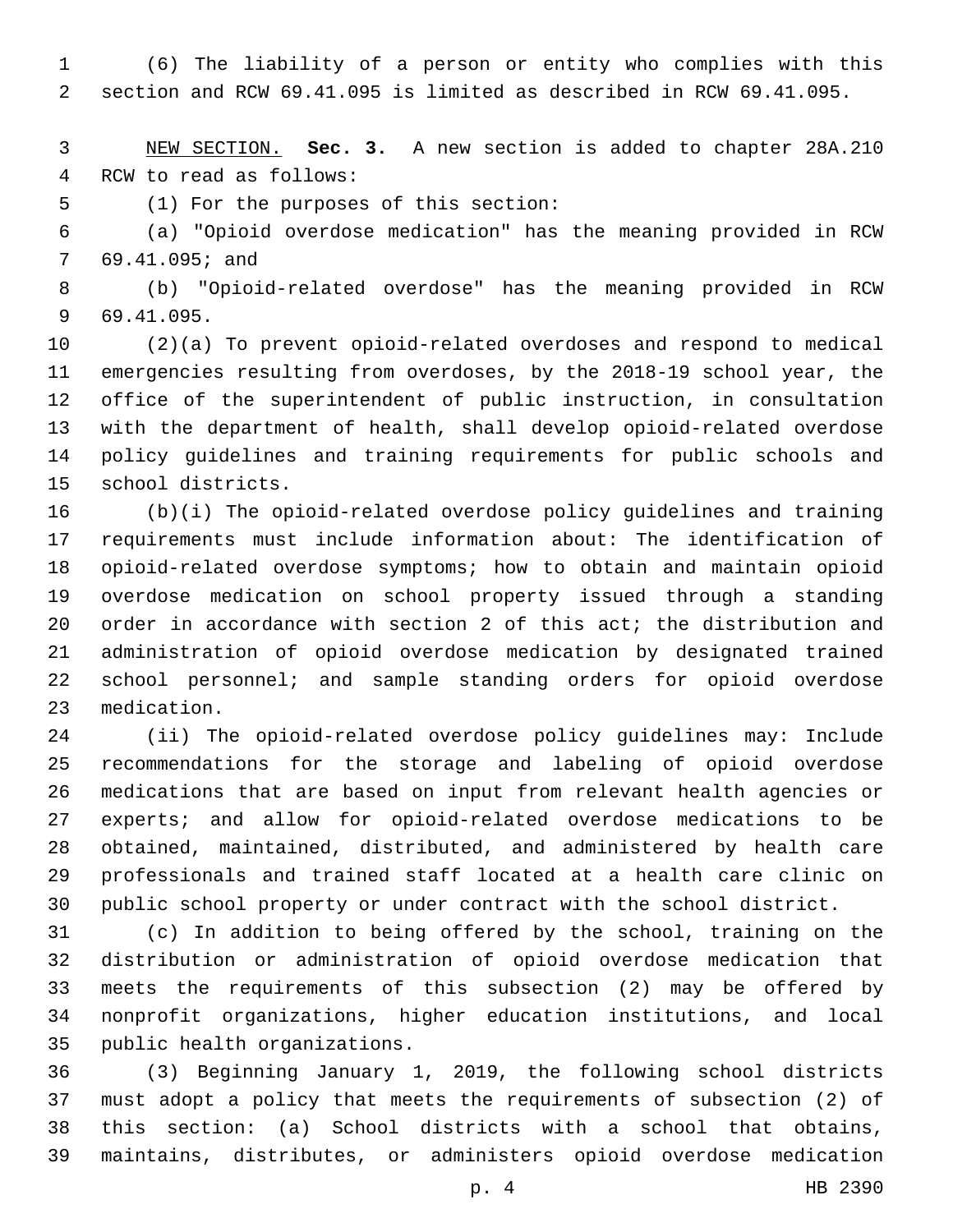under section 2 of this act; and (b) school districts with two 2 thousand or more students.

 (4) Subject to the availability of amounts appropriated for this specific purpose, the office of the superintendent of public instruction shall develop and administer a grant program to provide funding to public schools with any of grades kindergarten through twelve and public higher education institutions to train personnel on the administration of opioid overdose medication to respond to symptoms of an opioid-related overdose. The office must publish on its web site a list of annual grant recipients, including award 11 amounts.

 NEW SECTION. **Sec. 4.** A new section is added to chapter 28A.210 13 RCW to read as follows:

 Annually, beginning November 1, 2019, the office of the superintendent of public instruction must coordinate with the department of health to prepare and publish the summaries of opioid-related overdose information required by section 8 of this act.

 **Sec. 5.** RCW 28A.210.260 and 2017 c 186 s 2 are each amended to 19 read as follows:

 (1) Public school districts and private schools which conduct any of grades kindergarten through the twelfth grade may provide for the administration of oral medication, topical medication, eye drops, ear drops, or nasal spray, of any nature to students who are in the custody of the school district or school at the time of administration, but are not required to do so by this section, 26 subject to the following conditions:

 ( $(\overline{+1})$ ) (a) The board of directors of the public school district or the governing board of the private school or, if none, the chief administrator of the private school shall adopt policies which address the designation of employees who may administer oral medications, topical medications, eye drops, ear drops, or nasal spray to students, the acquisition of parent requests and instructions, and the acquisition of requests from licensed health professionals prescribing within the scope of their prescriptive authority and instructions regarding students who require medication for more than fifteen consecutive school days, the identification of the medication to be administered, the means of safekeeping medications with special attention given to the safeguarding of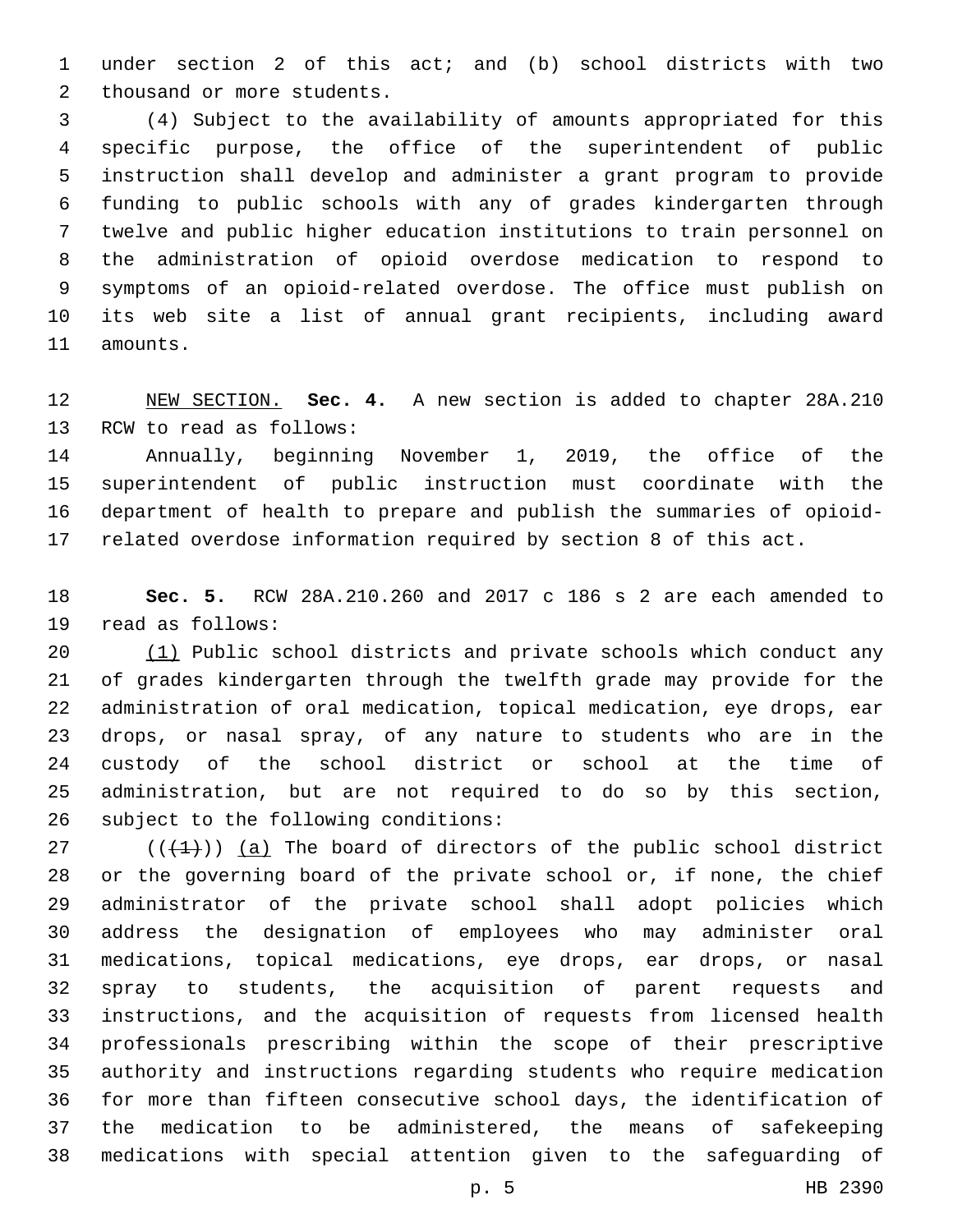legend drugs as defined in chapter 69.41 RCW, and the means of maintaining a record of the administration of such medication;

 $(1+2+1)$  (b) The board of directors shall seek advice from one or more licensed physicians or nurses in the course of developing the 5 foregoing policies;

 $((+3+))$  (c) The public school district or private school is in receipt of a written, current and unexpired request from a parent, or a legal guardian, or other person having legal control over the student to administer the medication to the student;

 $((+4))$   $(d)$  The public school district or the private school is 11 in receipt of  $((+a))$ : (i) A written, current and unexpired request from a licensed health professional prescribing within the scope of his or her prescriptive authority for administration of the medication, as there exists a valid health reason which makes administration of such medication advisable during the hours when school is in session or the hours in which the student is under the 17 supervision of school officials( $(\tau)$ ); and ( $(\overline{b})$ ) (ii) written, current and unexpired instructions from such licensed health professional prescribing within the scope of his or her prescriptive authority regarding the administration of prescribed medication to students who require medication for more than fifteen consecutive 22 workdays;

 $((+5+))$  (e) The medication is administered by an employee 24 designated by or pursuant to the policies adopted pursuant to (a) of 25 this subsection  $((1)$  of this section)) and in substantial compliance with the prescription of a licensed health professional prescribing within the scope of his or her prescriptive authority or the written 28 instructions provided pursuant to  $(d)$  of this subsection (( $\left(4\right)$  of 29 this section)). If a school nurse is on the premises, a nasal spray that is a legend drug or a controlled substance must be administered by the school nurse. If no school nurse is on the premises, a nasal spray that is a legend drug or a controlled substance may be administered by a trained school employee or parent-designated adult who is not a school nurse. The board of directors shall allow school personnel, who have received appropriate training and volunteered for such training, to administer a nasal spray that is a legend drug or a controlled substance. After a school employee who is not a school nurse administers a nasal spray that is a legend drug or a controlled substance, the employee shall summon emergency medical assistance as 40 soon as practicable;

p. 6 HB 2390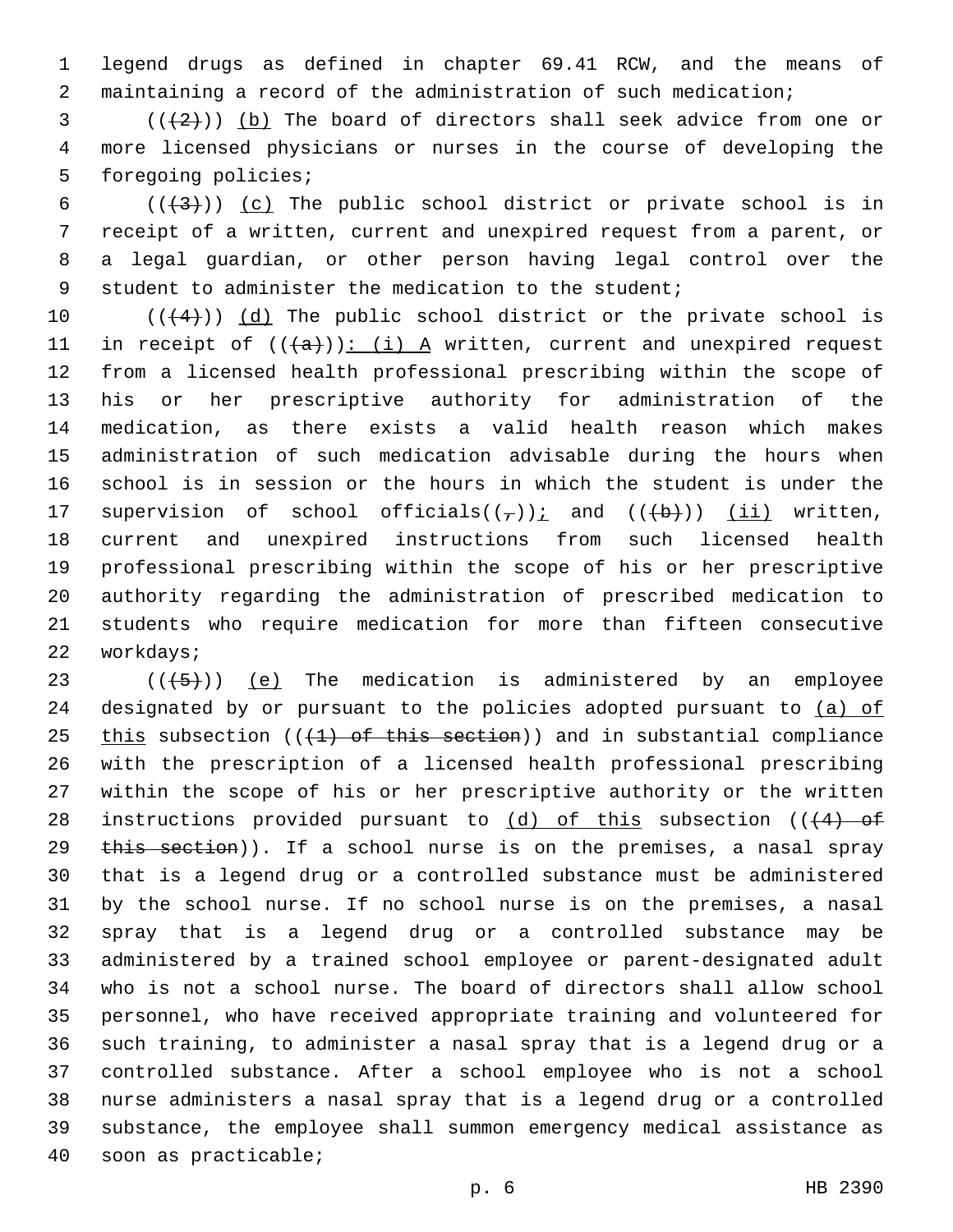1 (((6))) (f) The medication is first examined by the employee administering the same to determine in his or her judgment that it appears to be in the original container and to be properly labeled; 4 and

 $((+7)$ ) (g) The board of directors shall designate a professional person licensed pursuant to chapter 18.71 RCW or chapter 18.79 RCW as it applies to registered nurses and advanced registered nurse practitioners, to delegate to, train, and supervise the designated 9 school district personnel in proper medication procedures;

10 (((8)(a) For the purposes of this section, "parent-designated 11 adult" means a volunteer, who may be a school district employee, who receives additional training from a health care professional or 13 expert in epileptic seizure care selected by the parents, and who provides care for the child consistent with the individual health  $p$  $\overline{1}$ an.

 $(b)$ )) (h) To be eligible to be a parent-designated adult, a school district employee not licensed under chapter 18.79 RCW must file, without coercion by the employer, a voluntary written, current, and unexpired letter of intent stating the employee's willingness to be a parent-designated adult. If a school employee who is not licensed under chapter 18.79 RCW chooses not to file a letter under this section, the employee shall not be subject to any employer reprisal or disciplinary action for refusing to file a letter;

 (( $(49)$ )) <u>(i)</u> The board of directors shall designate a professional person licensed under chapter 18.71, 18.57, or 18.79 RCW as it applies to registered nurses and advanced registered nurse practitioners, to consult and coordinate with the student's parents and health care provider, and train and supervise the appropriate school district personnel in proper procedures for care for students with epilepsy to ensure a safe, therapeutic learning environment. Training may also be provided by an epilepsy educator who is nationally certified. Parent-designated adults who are school employees are required to receive the training provided under this subsection. Parent-designated adults who are not school employees must show evidence of comparable training. The parent-designated adult must also receive additional training as established in 37 subsection  $((+8)(a))$   $(2)$  of this section for the additional care the parents have authorized the parent-designated adult to provide. The professional person designated under this subsection is not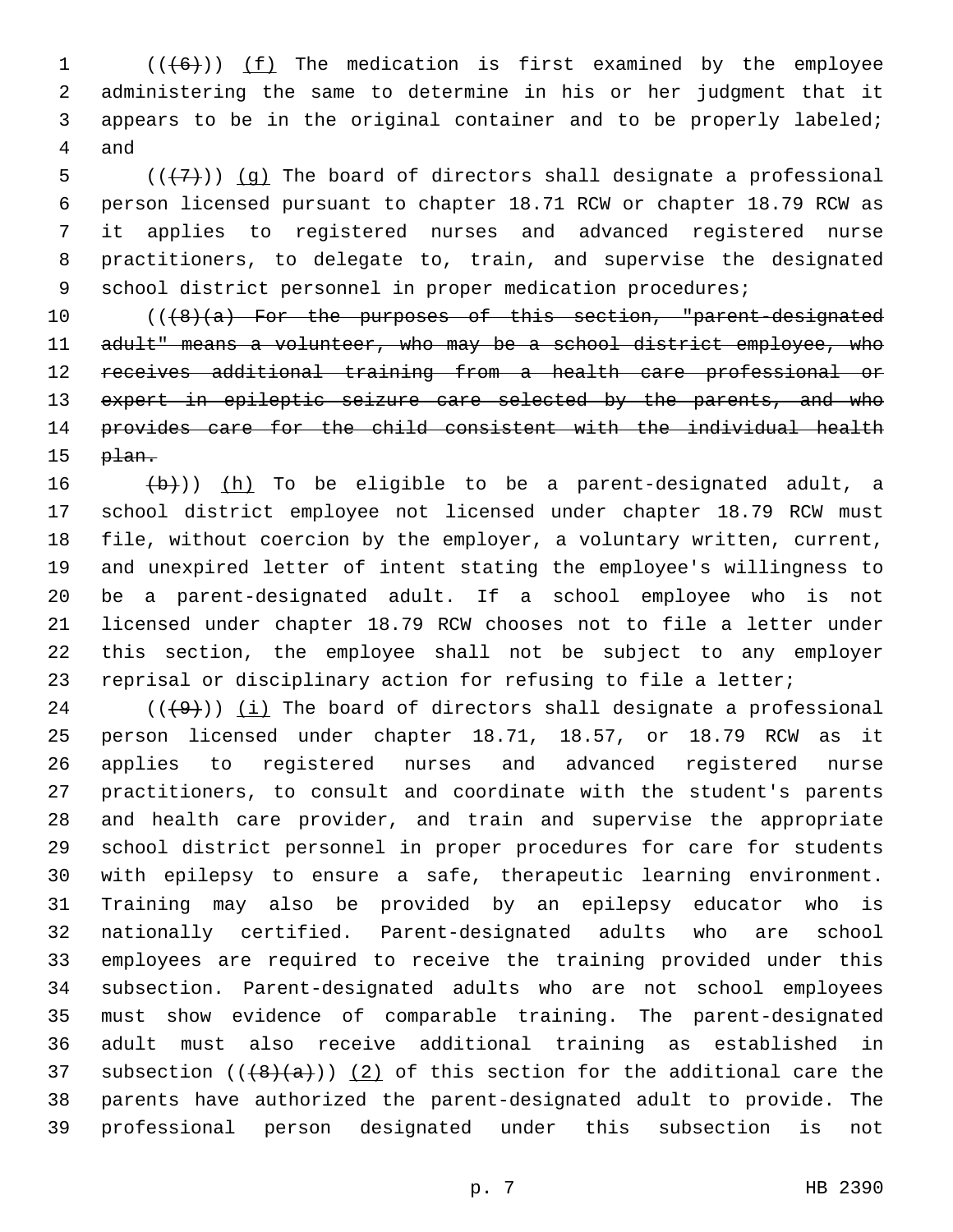responsible for the supervision of the parent-designated adult for 2 those procedures that are authorized by the parents;

3 (( $(10)$ ) (j) This section does not apply to topical sunscreen products regulated by the United States food and drug administration for over-the-counter use. Provisions related to possession and application of topical sunscreen products are in RCW 28A.210.278; and (k) This section does not apply to opioid overdose medication. Provisions related to maintenance and administration of opioid 9 overdose medication are in section 2 of this act.

 (2) For the purposes of this section, "parent-designated adult" means a volunteer, who may be a school district employee, who receives additional training from a health care professional or 13 expert in epileptic seizure care selected by the parents, and who provides care for the child consistent with the individual health plan.

 **Sec. 6.** RCW 28A.210.270 and 2013 c 180 s 2 are each amended to 17 read as follows:

 (1) In the event a school employee administers oral medication, topical medication, eye drops, ear drops, or nasal spray to a student pursuant to RCW 28A.210.260 in substantial compliance with the prescription of the student's licensed health professional prescribing within the scope of the professional's prescriptive authority or the written instructions provided pursuant to RCW 24 28A.210.260( $($  $($  $+4$  $)$ ))  $($ 1) $(d)$ , and the other conditions set forth in RCW 28A.210.260 have been substantially complied with, then the employee, the employee's school district or school of employment, and the members of the governing board and chief administrator thereof shall not be liable in any criminal action or for civil damages in their individual or marital or governmental or corporate or other capacities as a result of the administration of the medication.

 (2) The administration of oral medication, topical medication, eye drops, ear drops, or nasal spray to any student pursuant to RCW 28A.210.260 may be discontinued by a public school district or private school and the school district or school, its employees, its chief administrator, and members of its governing board shall not be liable in any criminal action or for civil damages in their governmental or corporate or individual or marital or other capacities as a result of the discontinuance of such administration: PROVIDED, That the chief administrator of the public school district

p. 8 HB 2390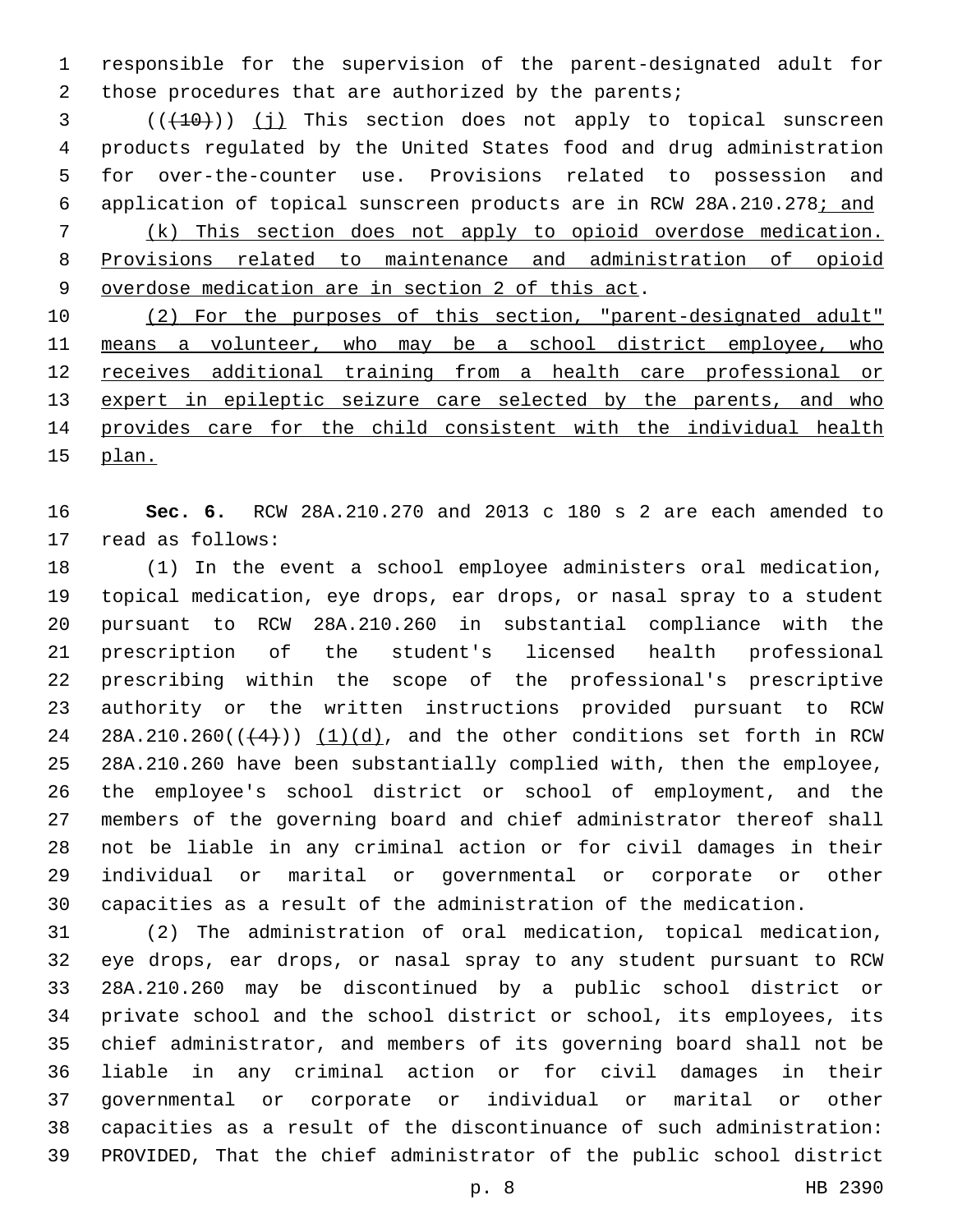or private school, or his or her designee, has first provided actual notice orally or in writing in advance of the date of discontinuance to a parent or legal guardian of the student or other person having 4 legal control over the student.

 NEW SECTION. **Sec. 7.** A new section is added to chapter 28B.10 6 RCW to read as follows:

(1) For the purposes of this section:7

 (a) "Opioid overdose medication" has the meaning provided in RCW 69.41.095; and9

 (b) "Opioid-related overdose" has the meaning provided in RCW 11 69.41.095.

 (2) By the beginning of the 2018-19 academic year, a public institution of higher education with a residence hall housing at least one hundred students must develop a plan: (a) For the maintenance and administration of opioid overdose medication in and around the residence hall; and (b) for the training of designated personnel to administer opioid overdose medication to respond to symptoms of an opioid-related overdose. The plan may identify: The ratio of residents to opioid overdose medication doses; the designated trained personnel, who may include residence hall advisers; and whether the designated trained personnel covers more 22 than one residence hall.

 (3) Annually, beginning September 1, 2019, public institutions of higher education must report the information required by section 8 of 25 this act.

 NEW SECTION. **Sec. 8.** A new section is added to chapter 43.70 27 RCW to read as follows:

 (1) Annually, beginning September 1, 2019, as required by sections 2 and 7 of this act, public schools with any of grades kindergarten through twelve and public institutions of higher education must report to the office of the superintendent of public instruction, the department of health, and their local health 33 department the following information:

 (a) The number and categories of designated personnel trained to administer opioid overdose medication to respond to symptoms of an opioid-related overdose in the prior year and cumulatively since 37 September 1, 2018;